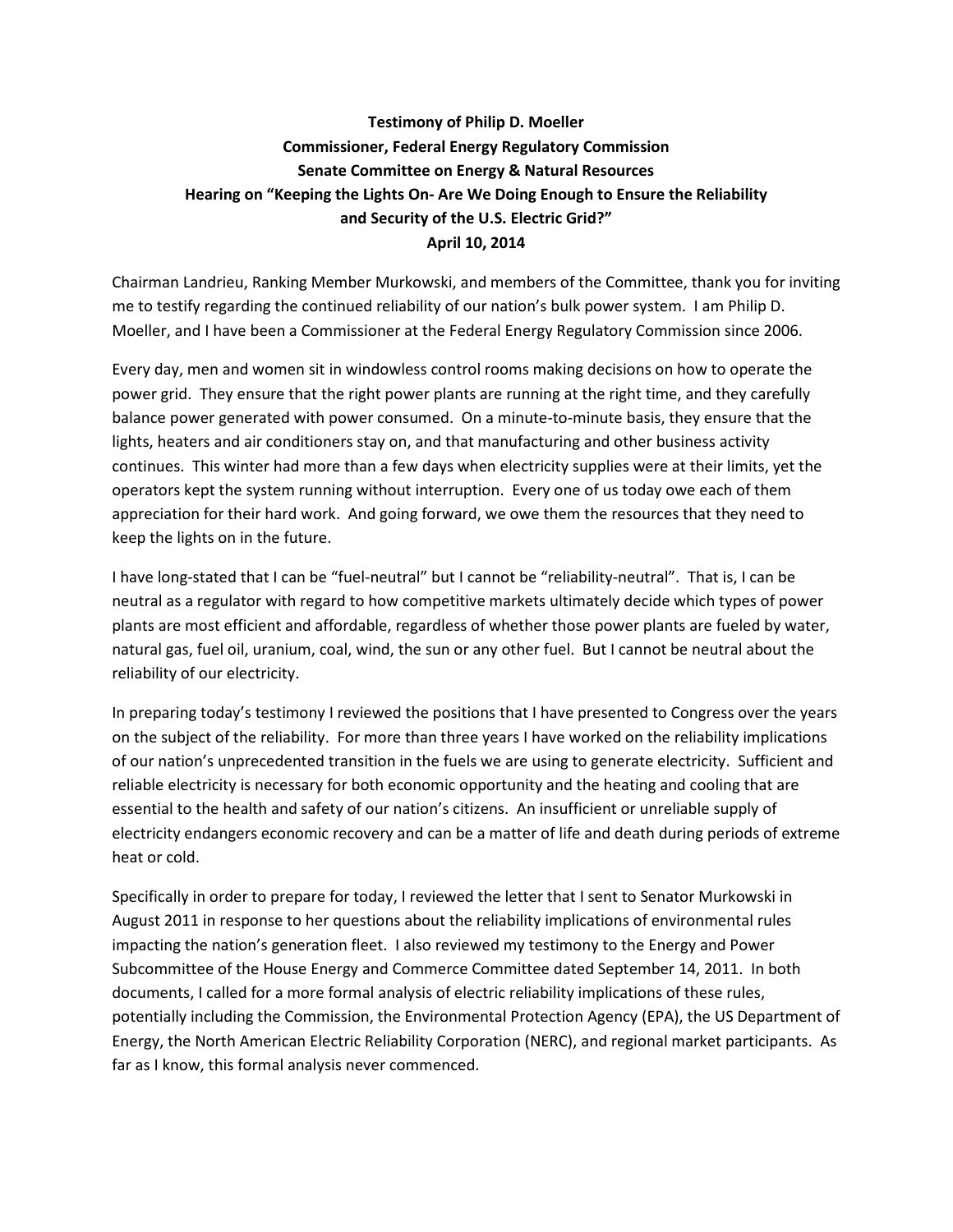I was, and remain concerned that EPA's analysis greatly underestimated the amount of power production that would be retired due to these rules. I reiterate today what I stated then: I am not opposed to closing older and less environmentally-friendly power plants, but I am concerned that the compressed timeframe for compliance with the new environmental rules was not realistic given the amount of time it takes to construct new plants and energize transmission upgrades to mitigate plant closures. In addition, EPA's analysis failed to analyze whether there was sufficient transfer capability to move power from areas of energy surplus to areas short of power. Given that public policy aspirations cannot violate the laws of physics, we need to act carefully in transforming the power grid.

After two unusually warm winters in most of the country, our latest winter exposed an increasingly fragile balance of supply and demand in many areas in the Eastern Interconnection. Prices at times were extraordinarily high and consumers used more power because of the cold weather, which multiplied the impact of higher prices. Consumers are now beginning to receive utility bills that in some cases are reportedly several times what they paid during similar periods in previous years. Although the operators of the power grid worked hard to keep the system working, the experience of this winter strongly suggests that parts of the nation's bulk power system are in a more precarious situation than I had feared in years past.

In approximately 53 weeks, coal plants that do not employ specific emission-control technology will be closed. Those plants undergoing retrofits have the option to request a one-year extension. Those particular plants will also have the option of requesting an additional year for compliance, although this option comes with the uncertainty of being subject to civil litigation for violating the Clean Air Act during the additional year.

Regarding the structure of our electricity markets, our nation consists of different regions with unique market structures and varying mixes of fuels used to generate this electricity. New England and California are increasingly reliant on natural gas as a fuel to generate electricity, while much of the Mid-Atlantic, Southern and Midwestern regions rely more on coal, and my home of the Pacific Northwest relies heavily on hydropower. Thus the impact of environmental rules on generation resources and constraints in fuel supply chains differ across the nation.

Although there has been attention focused on the loss of coal-fired generation, nuclear plants are under increasing economic pressure to close as a result of record low capacity prices. In addition to several announced nuclear plant closures, some utilities have predicted additional retirements if specific units are unable to operate profitably. Losing these plants has long-term implications both to the reliability of the system and on the nation's emission profile.

To the extent that a region has other resources, the retirement of power plants may not have a material impact on consumers. Yet the experience of this past winter indicates that the power grid is now already at the limit. Heading into the next several years, some regions of the nation will be more vulnerable to supply shortages than others. It is vitally important to recognize, as this latest winter demonstrated, that weather is a significant variable in terms of electricity demand. We can hope for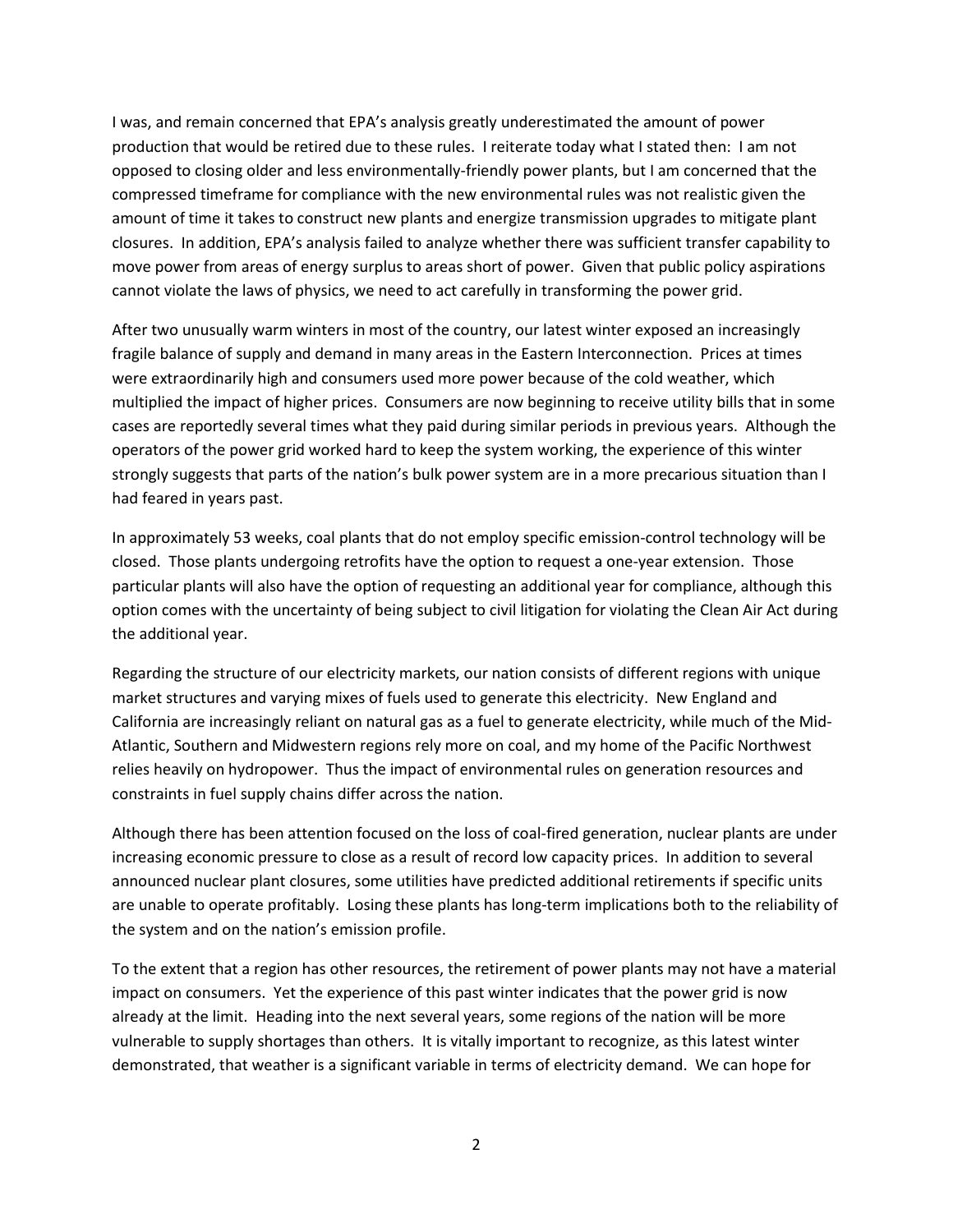mild winters and summers over the next several years, but hoping for mild weather is not a practical method of planning to meet economic growth and public safety.

For example, the Midwest is struggling to understand whether or not it will have sufficient capacity to handle peak weather over the next few years. In particular, in the region served by the Midcontinent Independent System Operator (MISO), the reserve margin is now expected to be at a deficit of approximately 2 Gigawatts (GW) in the Summer of 2016. Although this figure has been revised downward from a projected deficit of approximately 6 GW a few months ago, the new figure assumes that consumers will collectively reduce their electricity consumption every year by approximately .75 percent. Again, weather will play a role in the actual rate of consumption, as will the strength of economic (and especially industrial) recovery in the region.

In addition to looking at MISO collectively, specific locations across the Midwest may have more significant problems. For example, the Upper Peninsula of Michigan has long depended on a coal plant to serve local customers, but at this time, it is not clear how that part of the state will receive electricity service in the future. Regulators, including FERC, are considering this matter, but resolving regulatory issues is only one step in the process of building infrastructure. That is, infrastructure still needs to be built after the regulators conclude their processes, and that takes time.

Other regions of the country face similar problems, and executives at the utilities have various levels of confidence in their ability to promise the delivery of power on the hottest and coldest days of the year. Some executives are very confident in the ability of the power grid to handle the new environmental regulations, and other executives are hopeful that the weather will be mild. But beyond relying on the confidence of utility executives, as a FERC Commissioner with responsibility for the reliability of the grid nationwide, I need actual data on which power plants are retiring, and which resources will be ready to replace those retiring plants. To date, obtaining reliable data and thoughtful analysis as to the changing generation mix and its consequences has been a challenge.

Moreover, advocates for strong environmental rules promise that nothing they do will threaten reliability. And they promise to get their rules right. But on the other hand, advocates for traditional sources of power assert that the rules are not right, and that reliability may be threatened. These differing viewpoints can be tested with data.

In preparing this testimony, I sought the latest data from the various regions on the power plants being retired, and the resources that are replacing them. Lots of data are available, and some of them are contradictory. But lacking in that data is any guarantee that this nation will continue its history of reliability on the coldest and hottest days of the year. While nobody can guarantee future reliability, we can do better in understanding the risks and issues facing the power grid in the future. As the history of my testimony before Congress demonstrates, the sufficiency of our generating resources has been clouded by uncertainties arising from changing environmental regulation. While we have been sensitive to the fragility of our electric infrastructure in certain pockets of the country, this winter has demonstrated that our margin of surplus generation is narrower and more constrained than many understood. Together, industry and the federal government can do better in devoting resources to